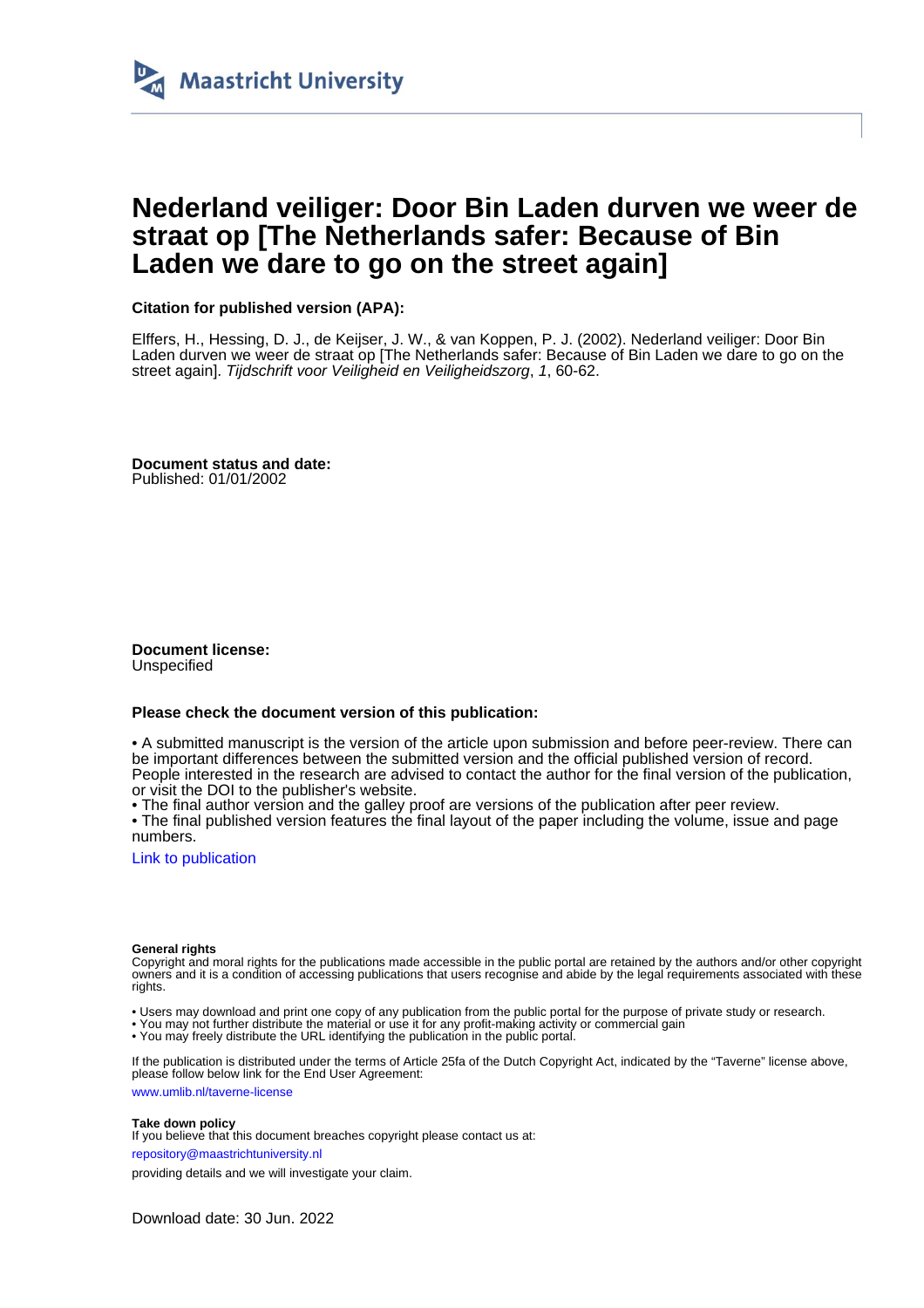H. Elffers, D.J. Hessing, J.W. de Keijser & P.J. van Koppen (2002) Nederland veiliger: Door Bin Laden durven we weer de straat op. *Tijdschrift voor Veiligheid en Veiligheiszorg, 1*, 60-62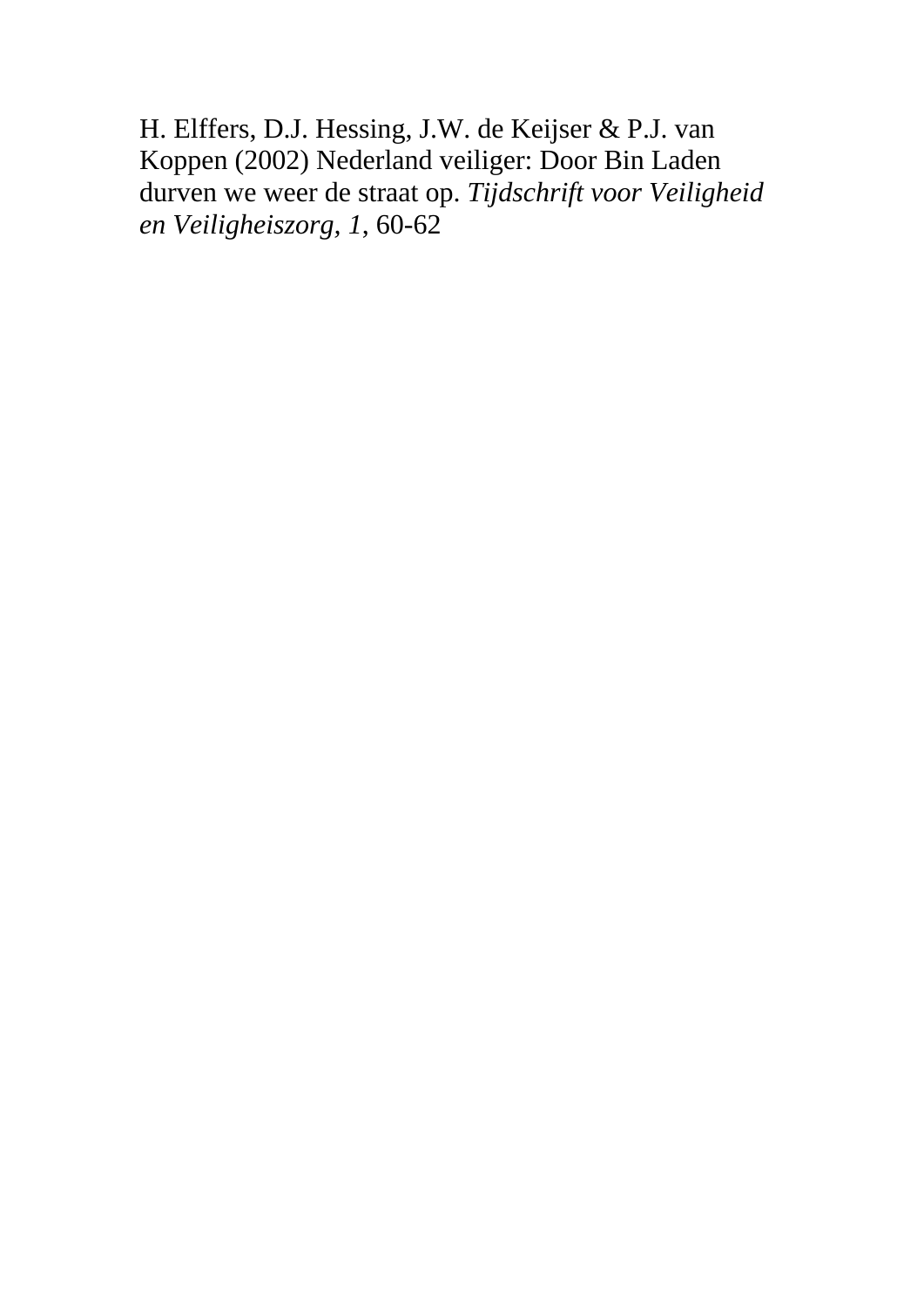Henk Elffers, Dick Hessing, Jan de Keijser, Peter van Koppen

# **Nederland Veiliger**

DOOR BIN LADEN DURVEN WE WEER DE STRAAT OP

Dr. H. Elffers, dr. J. de Keijser en prof. dr. P.J. van Koppen zijn verbonden aan het Nederlands Studiecentrum Criminaliteit en Rechtshandhaving, NSCR, te Leiden. Peter van Koppen is daarnaast ook hoogleraar Rechtspsychologie aan de Universiteit Antwerpen. Prof. dr. D.G. Hessing is hoogleraar Rechtspsychologie aan de Erasmus Universiteit Rotterdam. Alle auteurs maken deel uit van de Onderzoekschool Maatschappelijke Veiliaheid.

Correspondentieadres: NSCR, Postbus 792, 2300 AT Leiden: e-mail: elffers@nscr.nl

Onveiligheidsgevoelens zijn rare dingen. De Nederlandse overheid gaat er van uit dat met bestrijding van criminaliteit de vermeende toename van gevoelens van onveiligheid een halt toegeroepen kan worden. Zo eenvoudig ligt het niet. Gevoelens van onveiligheid nemen onder de Nederlandse bevolking helemaal niet toe; althans dat aold tot voor kort zoals hieronder zal blijken. Uit de Politiemonitor - een enquête betreffende criminaliteit en veiligheid die elke twee jaar wordt afgenomen onder ongeveer 75.000 Nederlanders blijkt dat 30 procent van de Nederlanders zich wel eens onveilig voelt. Dat was zo bij de enquête in 1993, in 1995, in 1997, in 1999 en ook nog in het voorjaar van 2001.

Er is nogal wat empirisch onderzoek gedaan dat bieden met veel criminaliteit, maar de relatie is nuance aanbrengt in de assumptie dat gevoelens

niet zo sterk als men zou verwachten (zie bijvan onveiligheid voortkomen uit daadwerkelij- voorbeeld: Hale 1996; Skogan 1986; Vanderke criminaliteitscijfers. Mensen blijken welis- veen, 1999). Er is een belangrijke reden waarom waar meer angst te hebben als zij wonen in ge- die relatie nogal losjes is; het gaat namelijk om

Tabel 1: Antwoorden op vragen gesteld in Politiemonitor en onze enquête\*

|                                         | Percentage dat aangeeft zich wel eens onveilig te voelen.<br>resp. aangeeft het vermelde gedrag vaak te vertonen. |                                  |
|-----------------------------------------|-------------------------------------------------------------------------------------------------------------------|----------------------------------|
|                                         |                                                                                                                   |                                  |
| Vraag                                   | Politiemonitor voorjaar 2001                                                                                      | NIPO-enquête 6 en 7 oktober 2001 |
| Voelt u zich wel eens onveilig?         | 30                                                                                                                | 42                               |
| Komt het wel eens voor dat u bepaalde   | 11                                                                                                                | 3                                |
| plekken in uw woonplaats mijdt          |                                                                                                                   |                                  |
| omdat u ze niet veilig vindt?           |                                                                                                                   |                                  |
| Komt het wel eens voor dat u 's avonds  | 16                                                                                                                | 7                                |
| of 's nachts niet open doet omdat u het |                                                                                                                   |                                  |
| nict veilig vindt?                      |                                                                                                                   |                                  |
| Komt het wel eens voor dat u            | 15                                                                                                                | 8                                |
| waardevolle spullen thuis laat om       |                                                                                                                   |                                  |
| diefstal of beroving op straat te       |                                                                                                                   |                                  |
| voorkomen?                              |                                                                                                                   |                                  |
| Komt het wel eens voor dat u omrijdt    | 10                                                                                                                | 3                                |
| of omloopt om onveilige plekken te      |                                                                                                                   |                                  |
| vermijden?                              |                                                                                                                   |                                  |

Bij de Politiemonitor zijn alleen resultaten in 2001 weergegeven omdat die nauwelijks van eerdere jaren verschillen.

twee geheel verschillende psychologische pro- Politiemonitor worden gesteld. In onze enquête cessen. Angst is een emotionele reactie en schatten van omvang van criminaliteit is een cognitief proces. Dat laatste wordt aardig geïllustreerd ling sterk afgenomen, zodanig zelfs dat die vaak door de soms paradoxale effecten van buurtpreventieprogramma's. Dat soort programma's doet vaak de criminaliteit verminderen, terwijl daad in sterke mate af van waarop men let. de gevoelens van onveiligheid toenemen. De grotere aandacht voor criminaliteit confronteert de buurtgenoten immers met hetgeen hen alle-<br>Na 11 september overheerst – voorlopig althans maal zou kunnen overkomen. Een omgekeerd – de angst voor onveiligheid die uit het buiteneffect kan ontstaan door bijvoorbeeld 'meer land komt en maakt men zich zowel relatief als blauw op straat'. Onderzoek laat zien dat een in absolute zin niet meer zo druk om onveiligmeer zichtbare politiemacht op straat niet zozeer de criminaliteit zelf doet afnemen, doch wel de vrees ervoor.

vooral bepaald door datgene waarop men let. Veel van de gevoelens van onveiligheid bleken die aan een concrete bedreiging kunnen worin de Politiemonitor steeds samen te hangen den gekoppeld (fears), en de homeostatische met angst voor criminaliteit in de eigen omge- relatie tussen beide (Epstein, 1972). De algemeving, zoals angst voor onveilige plekken in de omgeving, rare types aan de deur en beroving (zie voor de formulering van de vragen tabel 1). Die specifieke angsten voor criminaliteit bleken altijd sterk samen te hangen met de algemene vragen zich meer richten op specifieke bedreigevoelens van onveiligheid.

steekproef uit de Nederlandse bevolking die wij vloed en sinds september als (relatief) minder afnamen in het weekend van 6 en 7 oktober bedreigend worden gevonden. 2001 werpt weer een geheel nieuw licht op de zaak. Het NIPO verzorgde voor ons de afname klaring voor dit verschijnsel kan gevonden worvan die enquête onder 937 Nederlanders op hun zogeheten telepanel. De statistische en me- Theory van Greenberg, Pyszczynski en Solothodologische fijnproevers onder de lezers zullen zich afvragen of de resultaten van zo'n panel-enquête wel vergelijkbaar zijn met die van de Politiemonitor, die telefonisch wordt afgenomen, en nogal te lijden heeft onder hoge nonrespons, die naar leeftijd en geslacht verschilt. onveiligheid na 11 september ligt voor de hand: Wij kunnen hen geruststellen: de hier vermelde die is voor een belangrijk deel toe te schrijven resultaten blijven nagenoeg identiek wanneer aan de vrees die men heeft voor terroristische we kijken binnen groepen die qua leeftijd en aanslagen (34% lijdt daaronder) en de kans op geslacht homogeen zijn.

aanslagen in de Verenigde Staten – blijkt plotse-Maar het algemene niveau van angst moet gereling 42 procent van de Nederlanders gevoelens duceerd worden. Een van de manieren waarop van onveiligheid te koesteren. Dat is logisch, men dat kennelijk doet is door de toename van lijkt ons. Veel curieuzer is echter een geheel angst op het ene gebied te compenseren door ander effect dat wij vonden. Wij stelden name- afname van angst op een andere gebied. Wij lijk dezelfde follow-up vragen als steeds in de zijn dus minder bang geworden op straat of

is de vrees voor onveilige plekken in de omgeving, rare types aan de deur en beroving plotsemeer dan gehalveerd zijn (zie de tabel).

Onveiligheidgevoelens hangen dus inder-Voor 11 september was een belangrijke focus voor Nederlands onveiligheid in de eigen buurt. heid in de buurt.

Een mogelijke verklaring voor deze veranderingen kan voor een deel worden gevonden Gevoelens van onveiligheid worden dus in het onderscheid tussen een meer algemene en diffuus angstgevoelen (anxiety) en angsten ne vraag of men zich wel eens onveilig voelt. raakt wellicht meer aan de algemene anxietygevoelens die door de aanslagen in de Verenigde Staten zijn toegenomen, terwijl de andere gingen die – anders dan bij anxiety het geval is Een enquête onder een representatieve - door het eigen gedrag kunnen worden beïn-

Een andere, hiermee samenhangende, verden in de zogenaamde Terror Management mon (1986) en verder uitgewerkt door Orit Ben Ari en zijn collega's (Ben Ari, Florian en Mikulincer, 1999). Zij beschrijven de manieren die mensen gebruiken om hun angsten te reduceren. De enorme toename in gevoelens van een oorlog (42% is daar bang voor), bleek uit In onze enquête – bijna een maand na de de beantwoording op onze vragen daarover.